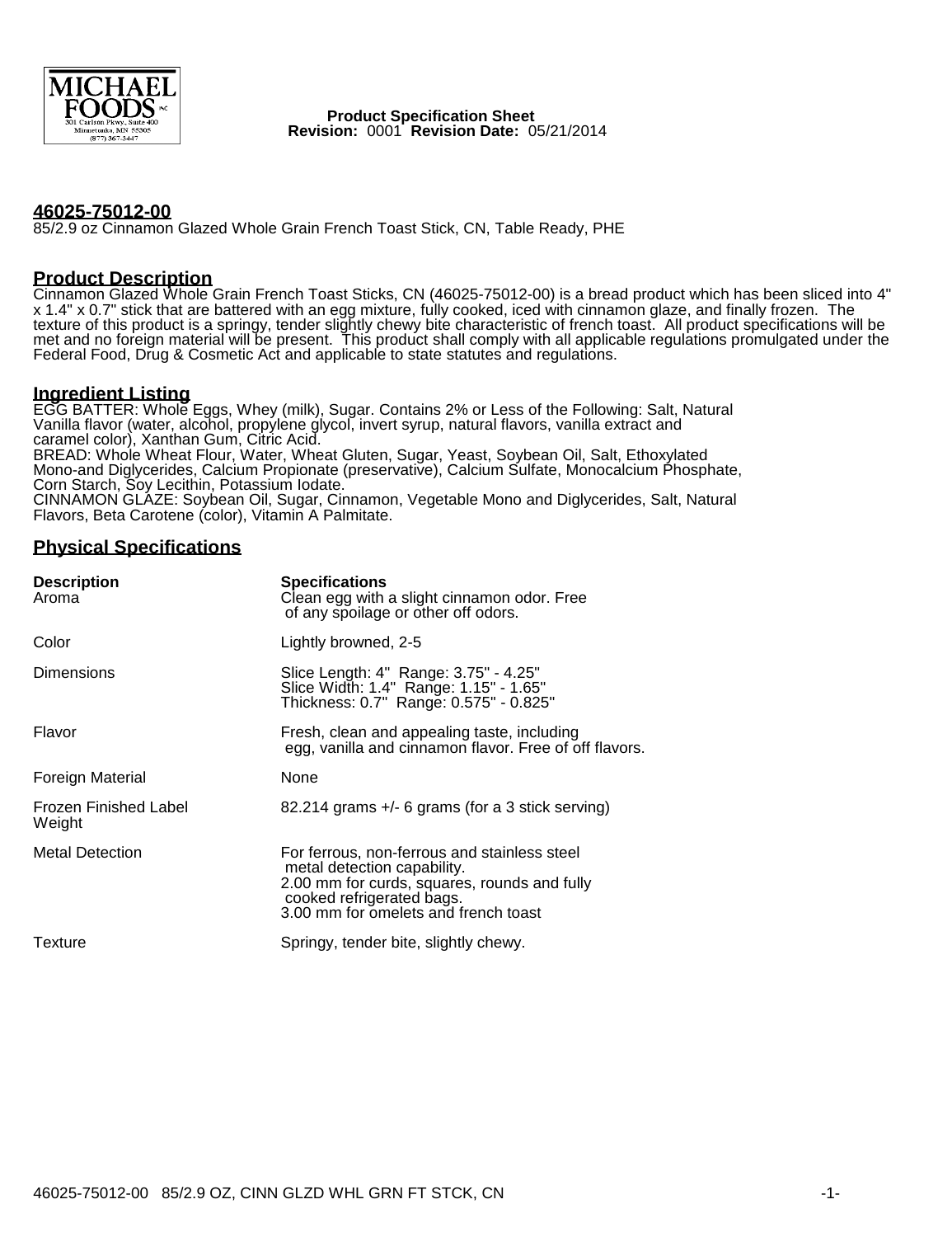# **Microbiological Specifications**

| <b>Description</b><br>Salmonella | <b>Specifications</b><br>Negative/100 g |
|----------------------------------|-----------------------------------------|
| <b>SPC</b>                       | $<$ 10,000 cfu/g                        |
| L. monocytogenes                 | Negative/50 g                           |
| E. coli                          | $<$ 10 cfu/g                            |
| Coliforms                        | $<$ 10 cfu/g                            |
| Coagulase (+) Staph              | $<$ 10 cfu/g                            |

#### **Packaging Requirements General Information**

| <b>Description</b>                         | <b>Specifications</b>       |
|--------------------------------------------|-----------------------------|
| Case Dimension                             | 20.000" x 12.000" x 10.500" |
| <b>Product Count per Case</b>              | 85                          |
| Case/Cubic Feet                            | 1.460                       |
| Cases/Pallet                               | 56                          |
| Cases/Layer                                |                             |
| Gross Product Case Weight/Lbs (w/o pallet) | 16.893                      |
| Net Product Weight/Lbs                     | 15.406                      |
| Gross Product Case Weight/Lbs (w/pallet)   | 17.875                      |

| <b>Plant Specific</b>                  |                      |                    |       |
|----------------------------------------|----------------------|--------------------|-------|
| <b>Description</b>                     | Value                | <b>Description</b> | Value |
| Papetti's of Iowa                      |                      |                    |       |
| Box, Unprinted, Glazed, FT Sticks      | 609504               |                    |       |
| box dimension                          | 20.000x12.000x10.500 |                    |       |
| Bag, 23 x 14 x 36 French Toast Stick   | 607054               |                    |       |
| Label, Table Ready, Blank 4 x 10 (750) | 610207               |                    |       |
| Tape, Large, Intertape (3000)          | 607137               |                    |       |
| Chip Board 40 x 48 18 PT.              | 604353               |                    |       |
| box dimension                          | 0.000x0.000x0.000    |                    |       |

See Pallet Layout Report for pallet configuration.